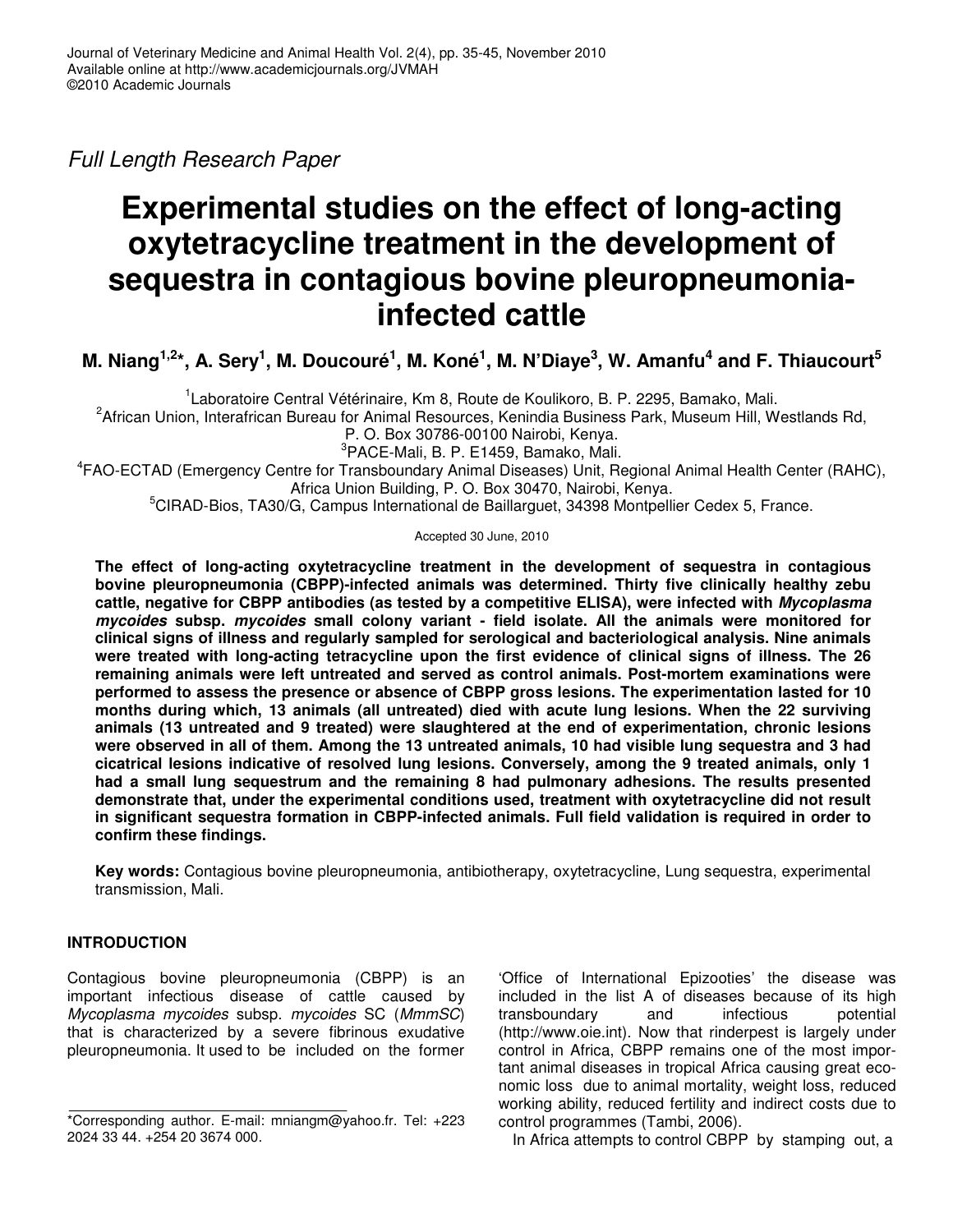combination of vaccination, animal movement management and quarantine of affected animals have been met with limited success because of the difficulties and financial costs of implementing such control measures (Sylla et al., 1995).The use of antibiotics to treat CBPP disease in the field is common, although official policy is contrary to this practice, due to the possibility of creating carrier animals which are thought to be sources of fresh infection in a herd, development of antimicrobial resistance and anti-biotic residues in meat and milk products (FAO, 1967). Currently, there is little or no experimental evidence to support the hypothesis of carrier status created by the use of antibiotics for CBPP disease treatment. Studies are therefore, urgently needed in this area to further elucidate the role of antibiotics in the generation or not of carriers of CBPP disease (FAO, 2002).

This study was therefore, conducted with the principal objective of assessing the role of long-acting oxytetracycline treatment in the development of sequestra in CBPP-infected animals. This antibiotic is the most widely used antibacterial agent in the field throughout many African countries.

## **METHODLOGY**

#### **Experimental animals**

Thirty five clinically healthy zebu cattle, 3 - 6 years old and negative for MmmSC antibodies as tested by competitive enzyme linkedimmunosorbent assay (c-ELISA), were purchased from several herds and conveyed to facilities at the Central Veterinary Laboratory (CVL), Bamako, Mali. Upon arrival, the animals were ear-tagged for identification and underwent a two-month mandatory quarantine period during which they were bled twice to establish their serological status with regards to CBPP disease. The animals were also treated against internal and external parasites and vaccinated against pasteurellosis and blackleg infections.

#### **Experimental infection**

After the quarantine phase, 21 of the 35 animals were artificially infected with *MmmSC* field isolate (N° 342/07) by intra-tracheal intubation. The strain used was isolated from an active CBPP field outbreak in Mali and stored at the CVL mycoplasma isolate bank at -80°C. Mycoplasma organisms were cultured in Gourlay medium at 37°C and harvested in log phase growth by centrifugation at 10 000 × g for 20 min and washed once in PBS buffer. The number of organisms was determined by microtitration in liquid media and concentration was adjusted to  $5 \times 10^8$  CFU (colony forming units) in PBS buffer. While awaiting the results of the microtitration, the organisms were kept at -80°C.

For the intra-tracheal intubation method, a lubricated 11 mm outer diameter polyethylene nasal-oesophageal tubing (bronchoscope) was inserted into the nostril of the animal and pushed gently along the nasal septum until seated firmly in a bronchus. Usually, a cough reflex indicated the successful delivery to the bronchus. Fifty ml of mycoplasma organisms (5  $\times$  10<sup>8</sup>) were delivered into the lung followed by 50 ml of sterile 1.5% of agar solution to rinse the bronchoscope (Dedieu et al., 2005). Intubated animals were kept apart, checked daily for body temperature and other symptoms suggestive of CBPP disease (coughing and dyspnea), to observe disease progression.

Upon the manifestation of the first clinical signs of illness  $(10 - 15)$ days post intubation), the 21 animals were added to the remaining 14 animals in order to reproduce the disease by contact exposure. Animals were tagged with numbers from **I**1 to **I**21 for the intubated animals (**I**) and from **C**1 to **C**14 for the contact-exposed (**C**) animals. To increase the pressure of infection, the intubated animals and the contact-exposed animals were kept in permanent and close contact in an isolated and secured pen. They spent the daytime in the courtyard of the pen with free access to feed and water, and in confinement within the pen at nighttime (Niang et al., 2004).

#### **Antibiotic treatment**

In order to assess the effect of long acting oxytetracycline treatment in the development of sequestra in CBPP-infected animals, 9 animals comprising of 3 intubated animals (**I**2, **I**3 and **I**5) and 6 contact-exposed animals (**C**1, **C**2, **C**4, **C**7, **C**11, and **C**14) were treated, upon the first evidence of clinical signs of illness (respectively, 10 - 15 days post intubation and 24 - 73 days post contact) with long acting oxytetracycline (20%) following the manufacturer's instructions (dose rate of 1 ml/10 kg of body weight). The treatment started with varying periods after infection, but still immediately following manifestation of the clinical signs. The 26 remaining animals comprising 18 intubated animals and 8 contactexposed animals were left untreated and served as control animals.

#### **Clinical and post-mortem examinations**

Animals were observed daily for signs of clinical disease including cough, nasal discharge, lethargy, respiratory distress, anorexia, weight loss and eye discharges. In addition, rectal temperatures and respiratory rates were recorded within two-day intervals over a period of 49 weeks post-infection.

Post-mortem examinations were performed on animals that died or were culled *in extremis* during the experimentation or those that were slaughtered at the end of the experimentation that lasted approximately 10 months. Lungs and adjoining regional lymph nodes were thoroughly examined for gross pathological lesions suggestive of CBPP (specifically the presence of lung sequestra, the determination of their size and consistency).

#### **Sample collection**

From all the animals, serum samples were collected sequentially at one week intervals during the first month post-infection and then 2 - 4 week intervals during the remaining period of experimentation. Blood for serum samples were allowed to clot at room temperature and centrifuged to harvest the serum samples that were aliquoted and stored at -20°C until tested for specific antibodies (Ab) to MmmSC by cELISA and the complement fixation test (CFT).

Tracheobronchial lavage fluids were collected only once from the intubated animals immediately following the onset of the disease and then from all remaining intubated and contact-exposed animals at slaughtering. Samples of lung tissues, pleural fluid, lung sequestra, lymph nodes and kidneys were also collected from animals which died during the experiment or were slaughtered at the end of the experimentation.

Samples of tracheobronchial lavage fluid, lung tissues, pleural fluid, lung sequestra, kidney tissues and lymph nodes were processed immediately for mycoplasma isolation.

#### **Laboratory analysis**

For isolation of *Mmm*SC, ten-fold serial dilutions of each sample were made in Gourlay and Brain Heart Infusion (BHI) broth media.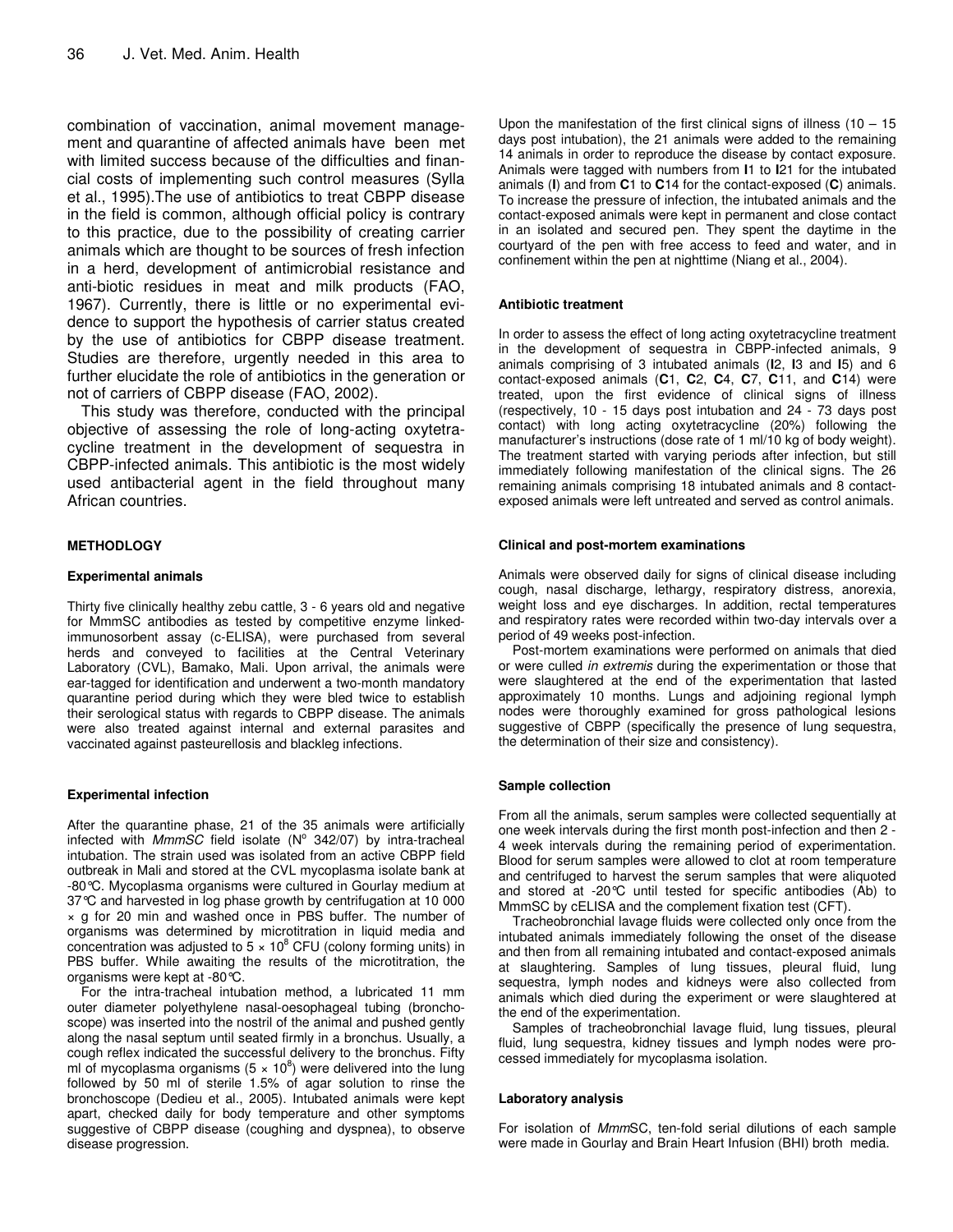÷.

| <b>Indicators of infection</b>                   | <b>Score</b>   |
|--------------------------------------------------|----------------|
| 1. Serology (c-ELISA PI)                         |                |
| PI < 40                                          | 0              |
| $PI = 40-50$                                     | $\mathbf{1}$   |
| PI > 50                                          | $\overline{c}$ |
|                                                  |                |
| 2. Pyrexia                                       |                |
| $< 38.5$ ℃                                       | 0              |
| 38.5℃ - 39.5℃                                    | $\mathbf{1}$   |
| $>39.5^{\circ}$ C                                | $\overline{c}$ |
|                                                  |                |
| 3. Lethargy                                      |                |
| absent                                           | 0              |
| mild                                             | $\mathbf{1}$   |
| severe                                           | $\overline{c}$ |
|                                                  |                |
| 4. Cough frequency                               |                |
| Absent                                           | 0              |
| Moderate                                         | 1              |
| Severe                                           | $\overline{c}$ |
|                                                  |                |
| 5. Pulsation                                     |                |
| < 63                                             | 0              |
| $= 63 - 70$                                      | $\mathbf{1}$   |
| > 70                                             | $\overline{2}$ |
|                                                  |                |
| 6. Respiratory frequency                         |                |
| < 22                                             | 0              |
| $= 22 - 25$                                      | $\mathbf{1}$   |
| > 25                                             | $\overline{c}$ |
|                                                  |                |
| 7. Animal died from the disease                  | $\overline{c}$ |
|                                                  |                |
| 8. Autopsy results                               |                |
| Active lesions (hepatisation and pleural fluid)  | 2              |
| Size of chronic lesions (sequestrum)             |                |
| Absent                                           | 0              |
| < 5 cm                                           | 1              |
| $5 - 20$ cm                                      | $\overline{c}$ |
| >20cm                                            | 3              |
|                                                  |                |
| Resolving lesions (fibrotic scars and adhesions) | 1              |

**Table 1.** Scale of animal scoring system.

PI (Percentage of Inhibition).

Confirmation of *Mmm*SC was made by growth inhibition test on solid medium after two to three sub-passages in liquid medium. To test specific antibodies to *Mmm*SC in serum samples, CFT and cELISA were both carried out according to the protocols provided with the kits (CIRAD-EMVT, Montpellier, France). The CFT was carried out on two fold serial dilutions of heat inactivated (56°C for 30 min) serum samples. The cELISA was carried out using a single 1:10 dilution of raw serum samples.

## **Animal scoring system**

In an attempt to integrate the various criteria of infection (clinical signs, post-mortem findings, mycoplasma isolation and serological responses) recorded during the experimental period, for a better evaluation of animal status, a scoring system scale for CBPP according to Hudson and Turner (1963) was adopted as indicated in Table 1.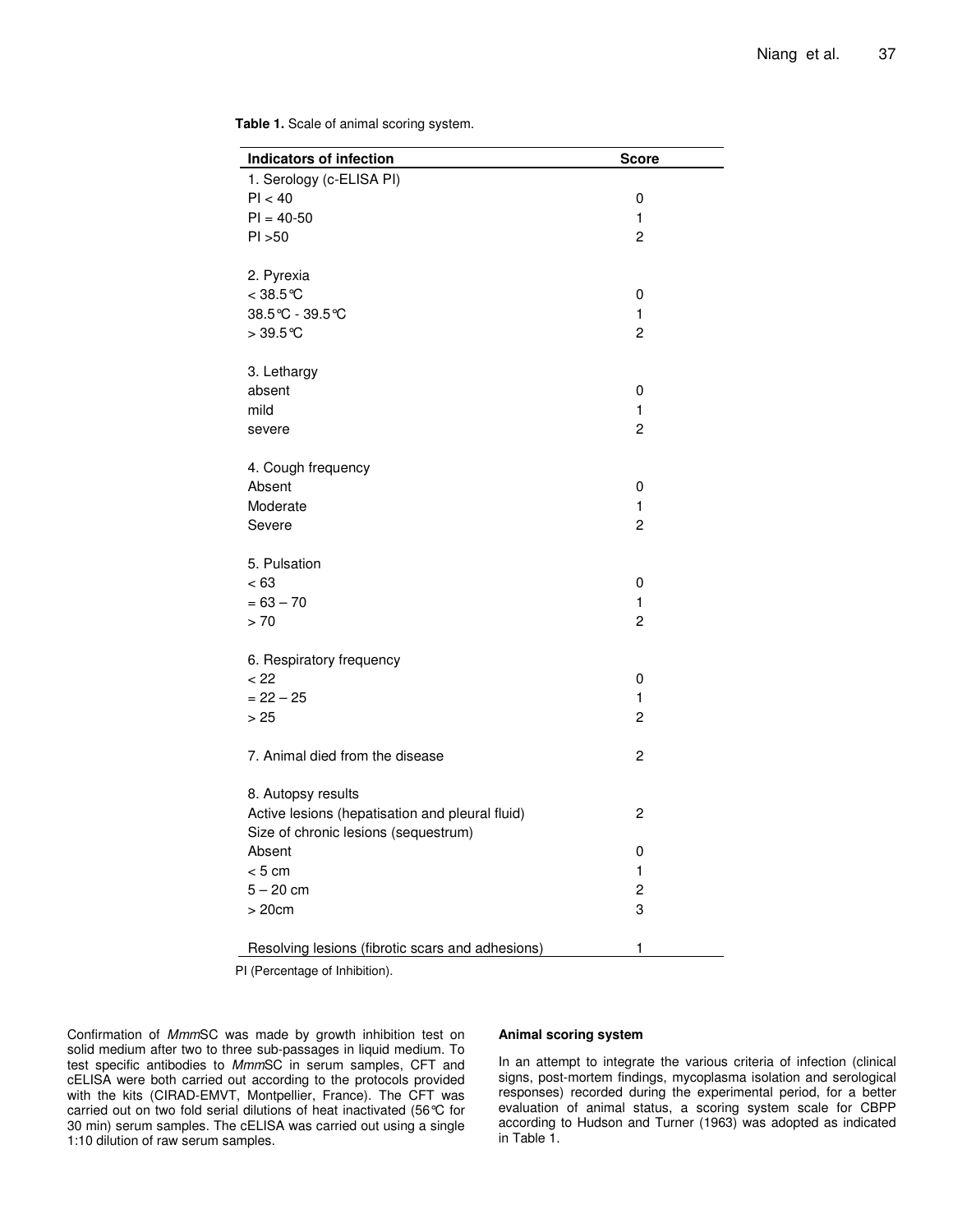| Animal<br>$N^{\circ}$ | <b>Clinical disease</b>                                                  |                           | <b>Gross lung lesions</b> |                                        | <b>Laboratory results</b>        |                                  |
|-----------------------|--------------------------------------------------------------------------|---------------------------|---------------------------|----------------------------------------|----------------------------------|----------------------------------|
|                       | Main clinical signs recorded                                             | <b>Disease</b><br>outcome | Type of<br>lesions        | Size of sequestra                      | <b>MmmSC</b><br><b>Isolation</b> | c-ELISA                          |
| $\mathbf{I}$          | Cough, weakness, lethargy, diarrhea                                      | Death                     | A, H                      | NA                                     | $+$ (B, L)                       | $\begin{array}{c} + \end{array}$ |
| $\mathsf{I}4$         | Cough, nasal discharge, dyspnea, prostration,<br>difficulty of movement  | Death                     | A, H, PF                  | <b>NA</b>                              | $+$ (B, L, PF)                   | $\ddot{}$                        |
| 16                    | Cough, dyspnea, lethargy                                                 | Recovery                  | A, S (multiple)           | Large $(6/10 \text{ cm})$<br>(6/15 cm) | $+$ (B)                          | $\ddot{}$                        |
| 17                    | Cough, dyspnea, lethargy                                                 | Recovery                  | A, S                      | Large (14/18 cm)                       | $+ (B, S)$                       | $\ddot{}$                        |
| $\mathsf{I}8$         | Cough, nasal discharge, diarrhea, prostration,<br>difficulty of movement | Death                     | H                         | <b>NA</b>                              | $+$ (B, L)                       |                                  |
| 19                    | Cough, dyspnea, lethargy, weakness                                       | Recovery                  | A, S                      | Large (7/15 cm)                        | $+$ (B)                          | $\ddot{}$                        |
| 110                   | Cough, dyspnea, nasal discharge, lethargy                                | Recovery                  | A, S                      | Large $(8/15 \text{ cm})$              | $+$ (B)                          | $^{+}$                           |
| 111                   | Cough, dyspnea, nasal discharge, lethargy                                | Recovery                  | A, S                      | Large (4/15 cm)                        | $+$ (B)                          | $^{+}$                           |
| 112                   | Cough, lethargy                                                          | Death                     | A, H                      | <b>NA</b>                              | $+$ (B)                          | $^{+}$                           |
| 113                   | Cough, lethargy                                                          | Recovery                  | A, H, CL                  | <b>NA</b>                              | $+$ (B)                          | $^{+}$                           |
| 114                   | Cough, nasal discharge, dyspnea, weakness                                | Recovery                  | A, S (liquid)             | Large $(5/15 \text{ cm})$              | $+$ (B)                          | $^{+}$                           |
| <b>I15</b>            | Cough, diarrhea, weakness, lethargy                                      | Death                     | H                         | <b>NA</b>                              | $+$ (B, L)                       |                                  |
| <b>I16</b>            | Cough, dyspnea, weakness                                                 | Death                     | A, H, PF                  | <b>NA</b>                              | $+$ (B, L, PF)                   |                                  |
| 117                   | Cough, nasal discharge, lethargy                                         | Recovery                  | A, H, CL                  | <b>NA</b>                              | $+$ (B)                          | $^{+}$                           |
| 118                   | Cough, nasal discharge, dyspnea, weakness                                | Death                     | A, H                      | <b>NA</b>                              | $+$ (B, L)                       |                                  |
| <b>I19</b>            | Cough, lethargy                                                          | Recovery                  | A, S                      | Large $(6/13 \text{ cm})$              | $+$ (B)                          | $\overline{+}$                   |
| 120                   | Cough, lethargy                                                          | Recovery                  | A, S                      | Small (3/5 cm)                         | $+$ (B, S)                       | $\ddot{}$                        |
| 121                   | Cough, diarrhea, lethargy, difficulty of<br>movement                     | Death                     | A, H                      | <b>NA</b>                              | $+$ (B, L)                       | $\begin{array}{c} + \end{array}$ |
| C <sub>3</sub>        | Cough                                                                    | Recovery                  | Α                         | <b>NA</b>                              |                                  | $\overline{+}$                   |
| C <sub>5</sub>        | Cough, lethargy                                                          | Death                     | H, PF                     | <b>NA</b>                              | $+$ (L, PF)                      | $^{+}$                           |
| C6                    | Cough, lethargy                                                          | Death                     | A, H, PF                  | <b>NA</b>                              | $+$ (L, PF)                      |                                  |
| C8                    | Cough, lethargy                                                          | Death                     | H, PF                     | <b>NA</b>                              | $+$ (L)                          |                                  |
| C9                    | Cough, lethargy                                                          | Death                     | A, H, PF                  | <b>NA</b>                              | $+$ (L, PF)                      | $\ddot{}$                        |
| C10                   | Cough, lethargy                                                          | Death                     | Absence                   | <b>NA</b>                              |                                  | $\ddot{}$                        |
| C12                   | Cough, lethargy                                                          | Recovery                  | A, S                      | Large (8/9 cm)                         | $+$ (S)                          | $\ddot{}$                        |
| C13                   | Cough, lethargy                                                          | Recovery                  | A, S                      | Large (11/21 cm)                       | $\overline{a}$                   | $^{+}$                           |

**Table 2.** Summary of clinical, pathological, microbiological and serological data on animals within the untreated group.

A (Lung adherence); H (Lung hepatization); PF (Pleural fluid); S (Sequestrum); CL (Cicatrical lesions); B (Bronchoalveolar lavage fluid); L (Lung); NA (Not applicable); + (Positive); - (Negative).

#### **Statistical analysis**

Because of the small sample size, the Fishers Exact test was used to compare the various parameters of infection in animals within the treated and untreated groups. The Wilcoxon–Mann–Whitney test, which uses non-parametric analysis of two populations having the same location, was used to test differences of total clinical scores between the 2 groups.

## **RESULTS**

Results of the overall clinical outcome (including course of clinical signs and mortality), the pathology, the frequency and size of sequestra, the serology and the isolation of mycoplasmas within both untreated and treated groups were summarized in Tables 2 and 3,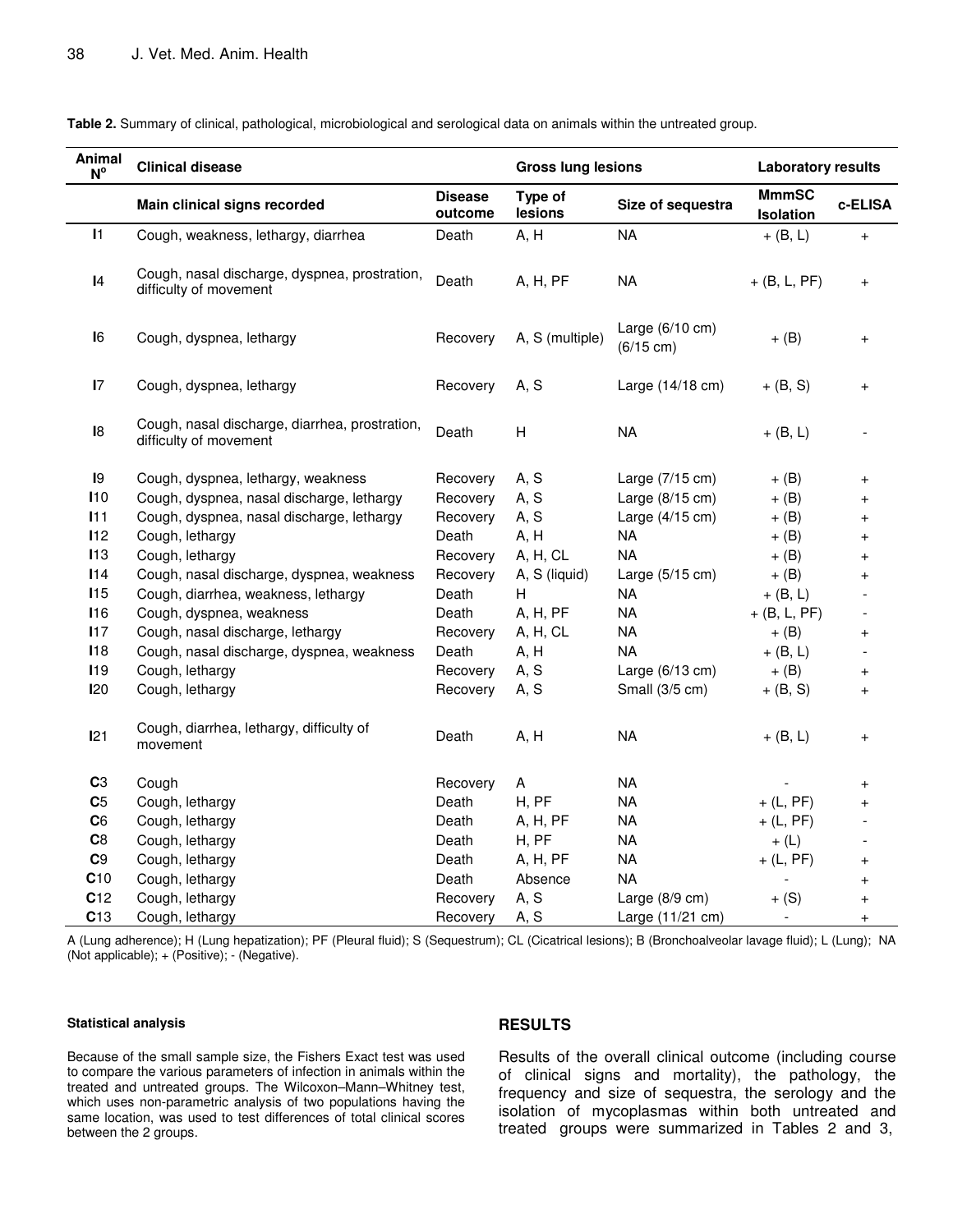|                 | <b>Clinical disease</b>          |                           |                    | <b>Gross lung lesions</b> | <b>Laboratory results</b>        |           |
|-----------------|----------------------------------|---------------------------|--------------------|---------------------------|----------------------------------|-----------|
| Animal N°       | Main clinical signs recorded     | <b>Disease</b><br>outcome | Type of<br>lesions | Size of sequestra         | <b>MmmSC</b><br><b>Isolation</b> | c-ELISA   |
| 12              | Cough, nasal discharge, lethargy | Recovery                  | A                  | <b>NA</b>                 | $+$ (B)                          | $+$       |
| 13              | Cough, lethargy                  | Recovery                  | A                  | <b>NA</b>                 | $+$ (B)                          | $\ddot{}$ |
| 15              | Cough, nasal discharge, lethargy | Recovery                  | A, CL              | <b>NA</b>                 | $+$ (B)                          | $\ddot{}$ |
| C <sub>1</sub>  | Cough                            | Recovery                  | A                  | <b>NA</b>                 |                                  |           |
| C <sub>2</sub>  | Cough                            | Recovery                  | A                  | <b>NA</b>                 |                                  |           |
| C <sub>4</sub>  | Cough                            | Recovery                  | A                  | <b>NA</b>                 |                                  | $\ddot{}$ |
| C <sub>7</sub>  | Cough                            | Recovery                  | A.S                | Small (0.1/0.2 cm)        |                                  | $\ddot{}$ |
| C <sub>11</sub> | Cough, lethargy                  | Recovery                  | A                  | <b>NA</b>                 |                                  |           |
| C <sub>14</sub> | Cough, lethargy                  | Recovery                  | A                  | <b>NA</b>                 |                                  |           |

**Table 3.** Summary of clinical, pathological, microbiological and serological data on animals within the treated group with long**-**acting oxytetracycline.

A (Lung adherence); S (Sequestrum); CL (Cicatrical lesions); B (Bronchoalveolar lavage fluid); NA (Not applicable); + (Positive); - (Negative).



**Figure 1.** Acute clinical form of CBPP observed in an untreated animal (**I**4) one month after intubation. Note the neck extension of the animal indicating a respiratory distress. Saliva is leaking from the mouth.

respectively.

## **Clinical and post-mortem findings on animals within the untreated group**

All of the 26 untreated animals comprising 18 in the intubated group and 8 in the contact-exposed group showed clinical signs of CBPP characterized by cough, prostration with difficulty of movement, dyspnea, nasal discharges and weakness (Table 2 and Figure 1). While the onset of the disease was rapid in the former group which varied from 10 - 15 days post intubation, it was

delayed in the latter and varied from 24 - 73 days post contact. The recorded rectal temperatures were high and averaged around 40°C in both groups.

Thirteen animals of which 8 in the intubated group (**I**1, I4, I8, I12, I15, I16, I18 and I21) and 5 in the contactexposed group (**C**5, **C**6, **C**8, **C**9 and **C**10) died during the course of the experimentation. At necropsy, acute pulmonary lesions characteristic of CBPP (lung hepatization and pleural fluid) were observed (Table 2, Figures 2, 3 and 4).

The 13 remaining animals, 10 in the intubated group (I6, I7, I9, I10, I11, I13, I14, I17, I19 and I20) and 3 in the contact-exposed group (C3, C12 and C13) showed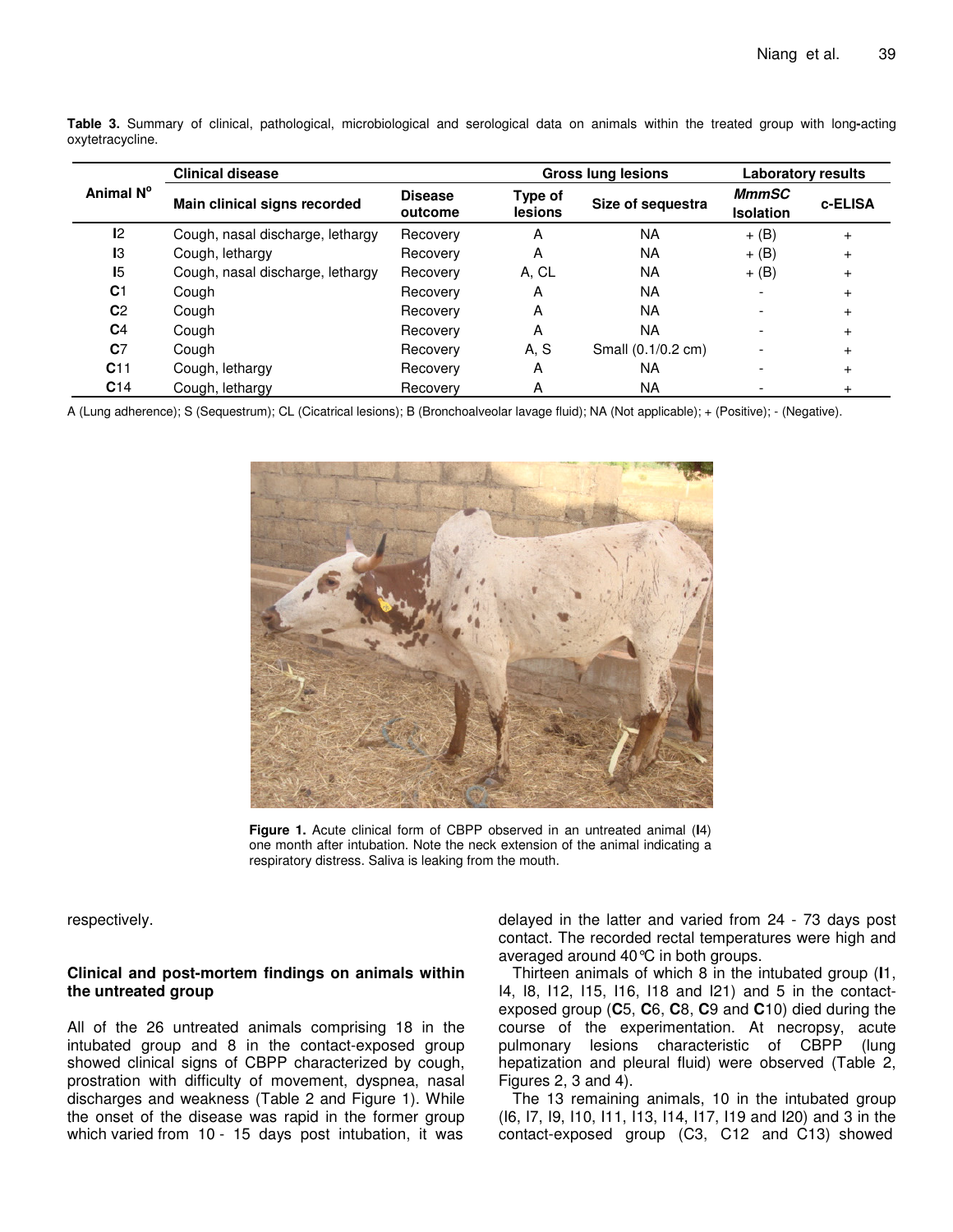

**Figure 2.** Acute gross lung lesions of CBPP in an untreated animal (**C**6). The thorax has been opened and an abundant quantity of clear yellow fluid (pleural liquid) is visible in the cavity.



**Figure 3.** Acute gross lung lesions of CBPP in an untreated animal (**I**4). Note the volume and the consolidation of the left lung.

clinical signs of the disease for a long period of time (approximately 4 - 5 months) and recovered thereafter. When they were slaughtered at the end of experimentation, chronic lesions were observed in all of them. In the intubated group, 8 had visible lung sequestra (I6, I7, I9, I10, I11, I14, I19 and I20) and 2 had pleural adhesions and cicatrical lesions, indicative of resolved lung lesions (I13 and I17). Among the contact-exposed group, 2 animals (C12 and C13) had visible lung sequestra and the remaining one (C3) had pleural adhesions and cicatrical lesions, indicative of resolved lung lesions. In both groups, the sequestra were large and varied in size from about 5 - 21 cm in diameter (Table 2, Figures 5 and 6). The presence of multiple sequestra was observed only in one animal (I6). In some cases, the lymph nodes were inflamed.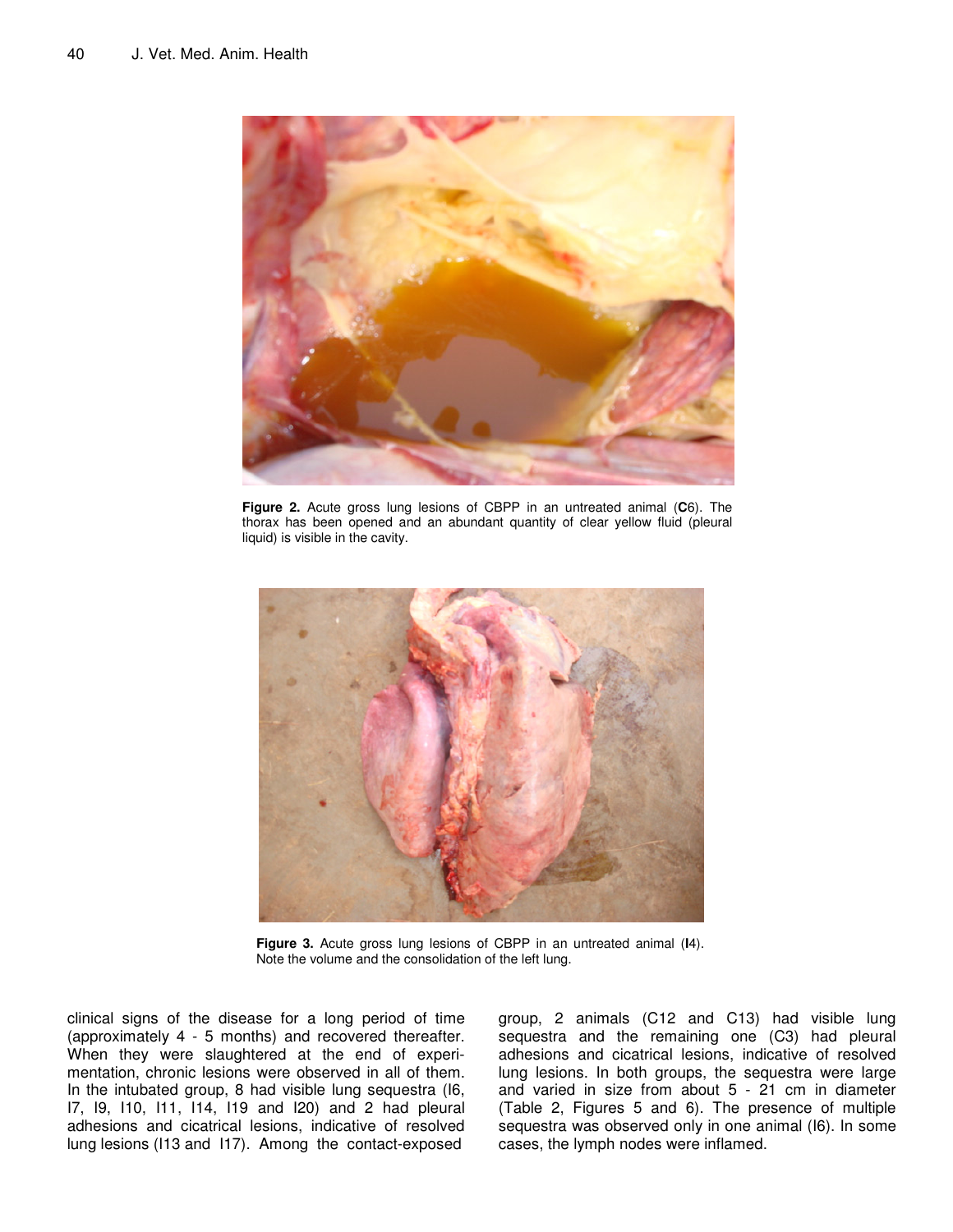

**Figure 4.** Acute gross lung lesions of CBPP in an untreated animal (**I**4). On cross-section, the surface of the lung exuded large amount of serous fluid and showed a pronounced interlobular thickening with a marbled appearance.



**Figure 5.** Chronic gross lung lesions with a visible sequestrum observed in an untreated animal (**I**10). On incision of sequestrum, the necrotic contents shelled out easily leaving a thick capsular wall.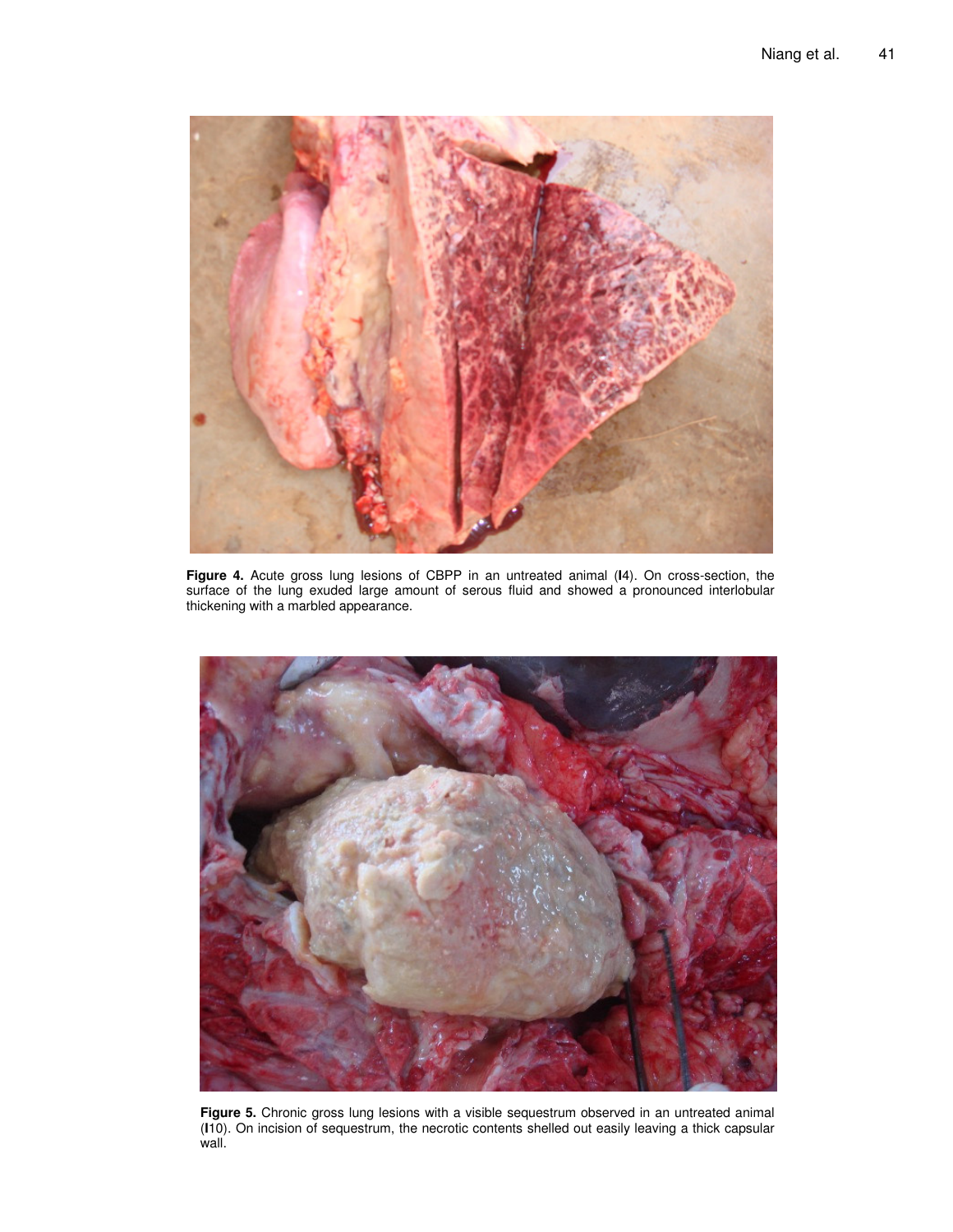

**Figure 6.** Chronic gross lung lesion with adherence observed in an untreated animal (**C**12).

# **Clinical and post-mortem findings on animals within treated group**

The 9 animals comprising 3 intubated animals (I2, I3 and I5) and 6 contact-exposed animals (C1, C2, C4, C7, C11 and C14) that were treated with long-acting oxytetracycline (20%) upon the first evident clinical signs of illness, recovered. The clinical signs of disease completely disappeared within 4 - 5 weeks after treatment (Table 3).

When these animals were slaughtered at the end of experimentation, the lesions observed, consisted mainly of pleural adhesions. In contrast to the untreated animals, no evident sequestra were detected, except in one animal (**C**7) which showed a very small sequestrum (0.1/0.2 cm) (Table 3).

## **Integrated scores of clinical, pathological, microbiological and serological data on animals within both untreated and treated groups**

The results of the integrated scores of each animal based on the various criteria of infection including course of clinical signs and mortality, the pathology, the frequency and size of sequestra, the mycoplasma recovery and the serological responses for both groups recorded during the whole experimental period are summarized in Table 4.

Considering all criteria with the exception of temperature, pulse rate and respiratory frequency in which there was no significant difference between animals within the 2 groups, the others clinical criteria of infection were significantly lower in the animals within the treated group than in those within the untreated group ( $p > 0.01$ ), and this was reflected in differences in the mortality rate  $(p > 0.008)$  observed, the mycoplasma recovery rate

 $(p > 0.004)$  and the development of sequestra  $(p > 0.004)$ 0.002). Indeed, of the 26 animals within the untreated group, 13 animals died during the course of the experimentation and among those that survived 76.92% (10/13) developed sequestra. In contrast to the animals within the untreated group, all the animals within the treated group survived. Only one animal (1/9; 11.11%) presented a small sequestrum.

Results of the two groups were also compared by examination of the total clinical scores. While the total clinical score of all the animals within the untreated group was 354, the animals within the treated group had a total score of 89 which was significantly lower  $(P > 0.0003)$ . This score was still significantly lower ( $p > 0.002$ ) when compared to that of the surviving animals within the untreated group which was 169.

## **Serological responses**

As indicated in Table 2, using the cELISA, the majority of the animals (29 /35), irrespective of their status, seroconverted with high titers. Likewise, using CFT, seroconversion was observed in many animals (27/35) irrespective of their status.

# **Mycoplasma isolation**

*MmmSC* was isolated from the samples of tracheobronchial lavage fluids of all the intubated animals, irrespective of their status, collected during the early stage of the infection (Tables 2 and 3). In contrast, attempts to isolate mycoplasma from the samples of tracheobronchial lavage fluids collected at slaughtering were unsuccessful. Mycoplasma was isolated from the lung tissues of 7 animals that died from the disease (I1, I4, I8, I15, I16, I18 and I21) and from the sequestral contents of the lung of only 2 animals (I7 and I20). As indicated in Table 2, none of these 9 animals were treated with the long-acting oxytetracycline.

Attempts to isolate mycoplasma from tracheobronchial lavage fluids collected from all contact-exposed animals at slaughtering were unsuccessful. Mycoplasma was isolated from lung tissues collected from the animals (**C**5, **C**6, **C**8 and **C**9) that died during the course of the infection and from the sequestral contents of the lung of only one animal (**C**12). None of these animals was treated with the long-acting oxytetracycline as indicated in the Table 2.

## **DISCUSSION**

Contagious bovine pleuropneumonia (CBPP) is considered a priority disease by the FAO-Emergency Prevention System for Transboundary Animal Diseases (FAO-EMPRES) and other organizations. Controlling the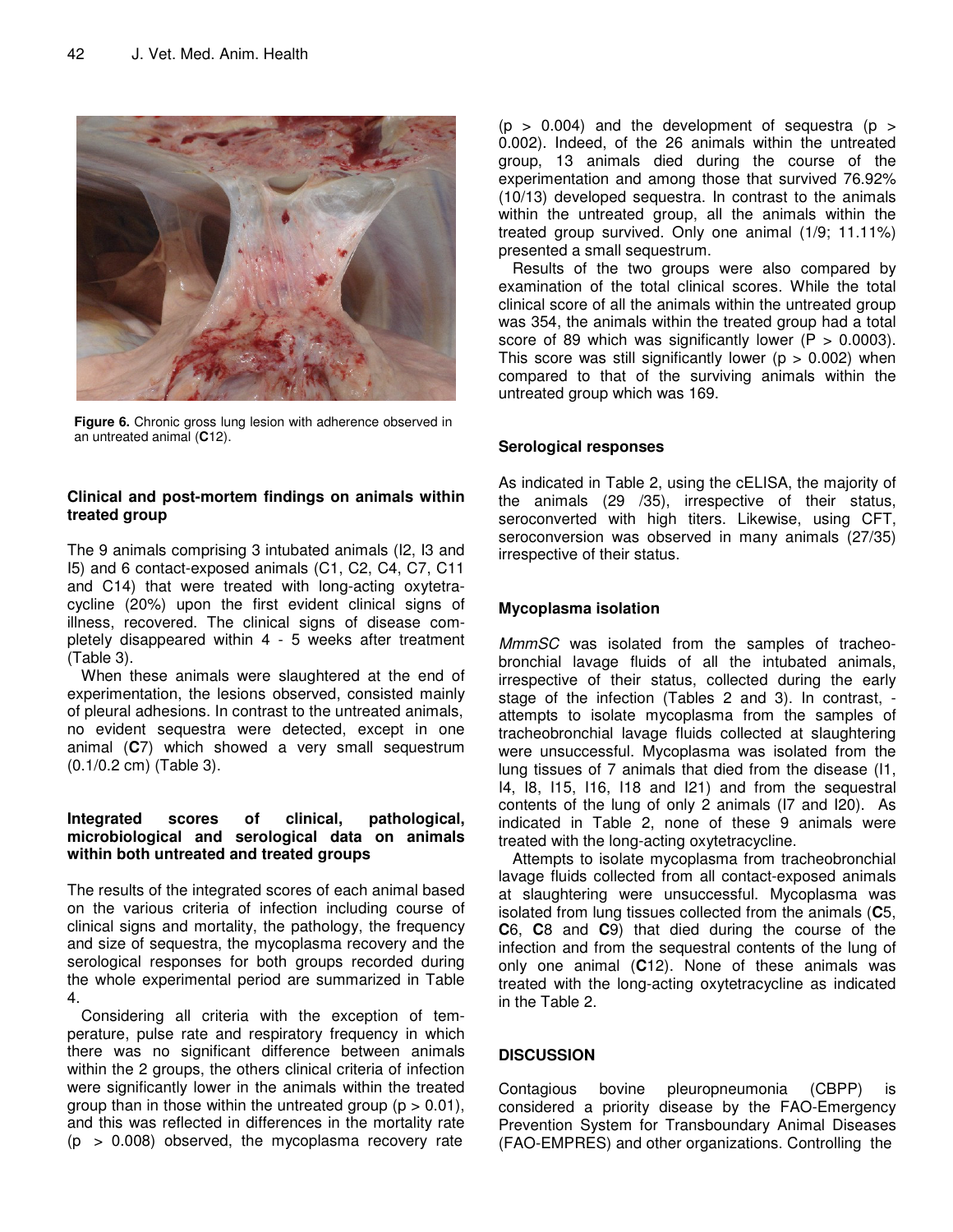|                     | <b>Untreated animals</b> |                |                       |                        |                       |  |
|---------------------|--------------------------|----------------|-----------------------|------------------------|-----------------------|--|
| Died plus recovered |                          |                | <b>Recovered only</b> | <b>Treated animals</b> |                       |  |
| Animal N°           | <b>Clinical score</b>    | Animal N°      | <b>Clinical score</b> | Animal N°              | <b>Clinical score</b> |  |
| $\mathbf{I}$        | 17                       | I6             | 15                    | 12                     | 14                    |  |
| $\vert 4$           | 18                       | $\mathsf{I}7$  | 15                    | 13                     | 9                     |  |
| I <sub>6</sub>      | 15                       | 19             | 15                    | 15                     | 10                    |  |
| $\overline{17}$     | 15                       | 110            | 15                    | C <sub>1</sub>         | 9                     |  |
| 18                  | 16                       | 111            | 15                    | C <sub>2</sub>         | 9                     |  |
| 19                  | 15                       | 113            | 12                    | C <sub>4</sub>         | 8                     |  |
| 110                 | 15                       | 114            | 13                    | C <sub>7</sub>         | 10                    |  |
| 111                 | 15                       | 117            | 12                    | C11                    | 12                    |  |
| 112                 | 16                       | <b>I19</b>     | 12                    | C14                    | 8                     |  |
| 113                 | 12                       | <b>I20</b>     | 13                    |                        |                       |  |
| 114                 | 13                       | C <sub>3</sub> | 10                    |                        |                       |  |
| 115                 | 11                       | C12            | 11                    |                        |                       |  |
| <b>I16</b>          | 11                       | C13            | 11                    |                        |                       |  |
| 117                 | 12                       |                |                       |                        |                       |  |
| <b>118</b>          | 13                       |                |                       |                        |                       |  |
| <b>I19</b>          | 12                       |                |                       |                        |                       |  |
| <b>120</b>          | 13                       |                |                       |                        |                       |  |
| 121                 | 16                       |                |                       |                        |                       |  |
| C <sub>3</sub>      | $\boldsymbol{9}$         |                |                       |                        |                       |  |
| C <sub>5</sub>      | 16                       |                |                       |                        |                       |  |
| C6                  | 14                       |                |                       |                        |                       |  |
| C8                  | 14                       |                |                       |                        |                       |  |
| C9                  | 15                       |                |                       |                        |                       |  |
| C10                 | $\boldsymbol{9}$         |                |                       |                        |                       |  |
| C12                 | 11                       |                |                       |                        |                       |  |
| C13                 | 11                       |                |                       |                        |                       |  |
| Total score         | 354                      | Total score    | 169                   | <b>Total Score</b>     | 89                    |  |

**Table 4.** Summary of integrated scores of clinical, pathological, microbiological and serological data on animals within both untreated and treated groups.

disease in African countries, however, poses a number of challenges; among which are the difficulties in the application of rigorous sanitary measures due to sociocultural and economic reasons. Another factor is the limited protection conferred by the current CBPP vaccine against the disease. Alternative means of controlling the disease including antibiotic treatment have always been discouraged without any scientific support. In fact, it has been a common belief that treatment of infected animals with antibiotics compromised the control of the disease by generating a large number of carrier animals (FAO, 1967). For a long time, this understanding has prevented the use of antibiotic treatment in the control of the disease. Reviewing the literature, however, it seems that this perception has not been objectively assessed and there is a lack of empirical evidence to substantiate it.

To address this gap in knowledge on the use of antibiotics for the control of CBPP, animal experimentations were conducted with the objective of assessing the effect of long-acting oxytetracycline treatment in the

development of sequestra in CBPP infected animals and the possible role of treated cattle in the spread of the disease.

Overall, the results reported here, indicated that longacting oxytetracycline treatment did not have a significant effect on the formation of sequestra in CBPP-infected animals, since 76.92% (10/13) of infected and untreated animals developed sequestra when compared to the infected and treated animals in which only one animal (1/9; 11.11%) presented a small sequestrum. This difference was statistically significant between the two groups ( $p > 0.002$ ). To the best of our knowledge, there have been no published studies on the role of long-acting oxytetracycline treatment in the development of sequestra in CBPP-infected animals. Therefore, the present study provides the first experimental attempt to elucidate this issue.

The suggestion that antibiotic therapy could create carrier animals (cattle developing sequestra) which can shed infectious organisms and generate new infections in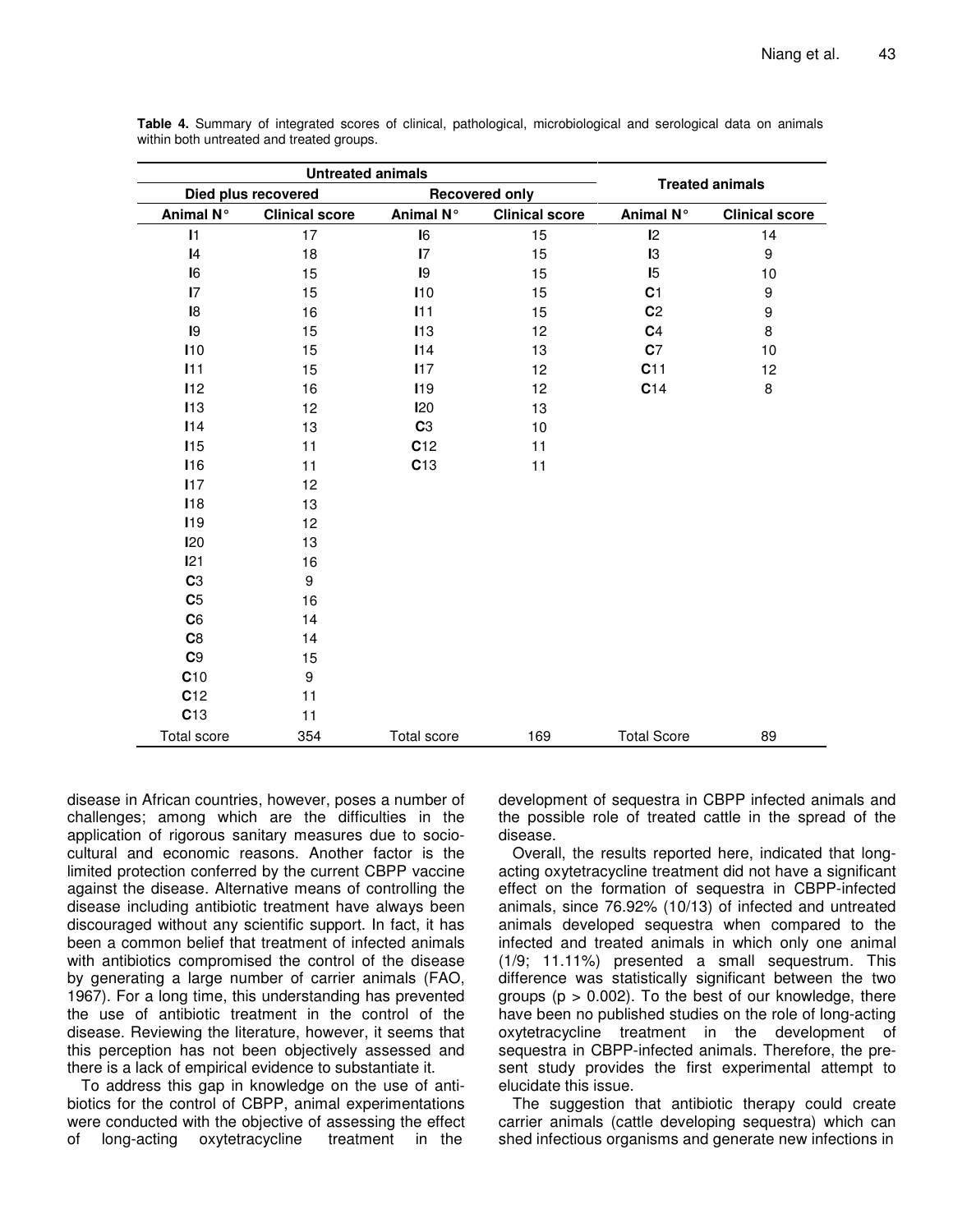susceptible herds is frequently repeated in the literature (Turner, 1954; Provost et al., 1987; Masiga et al., 1996). However, it appears that this perception is not based on scientific experimentations and might be derived from extrapolations made from past treatments with novarsenobenzol which is an arsenic based product and not an antibiotic. The beneficial therapeutic action of this drug in a variety of general infections has been demonstrated (Mornet, 1954). Orue and Memery (1961) showed the development of encapsulated lesions with high amounts of *MmmSC* organisms in cattle treated with novarsenobenzol. They did not demonstrate that these animals could transmit the disease to susceptible cattle. However, the authors suggested that these animals could have disastrous consequences in the epidemiology of the disease by excreting mycoplasmas and therefore, this therapy as well as any other chemical treatments including antibiotics, could favor, not only the persistence of the disease, but also its dissemination. It is precisely based on such untested assumptions that veterinary epidemiologists have called for the banning of antibiotics in the treatment of CBPP. However, there are some scientific data that prove the contrary. Windsor and Masiga (1977) were unable to transmit infection to susceptible cattle from naturally recovered cases harboring sequestra despite prolonged contact and stress. They also failed to produce active infection in recovered cattle harboring sequestra by contact with acute cases of the disease.

The results reported also demonstrated that long-acting oxytetracycline treatment had a positive effect on the clinical course of the disease since all the 9 animals that were treated recovered and clinical signs of disease completely disappeared 4 - 5 weeks after treatment. Conversely, the untreated animals did not recover and 13 animals died with acute lung lesions during the course of the experimentation. These results confirmed our previous experimentations (Niang et al., 2007) in which a high rate of recovery was obtained (10 animals out of 12) following the treatment of naturally CBPP infected cattle in an acute stage of the disease with long-acting oxytetracycline. Treated animals also failed to transmit the disease to susceptible cattle. These are also in agreement with the observations made by Windsor and Masiga (1977) and Yaya et al. (2003). Similarly, Camara (1971), Turner (1960), Hudson and Etheridge (1965) and the FAO Expert Panel (FAO, 1967) described the efficacy of tetracyclines, tylosin, erythromycin and many other antibacterial agents in treating CBPP. Huebschle et al. (2006) studying the effect of danofloxacin in the treatment of naturally infected cattle with CBPP and the role of these treated animals in the spread of the disease, have shown that although clinical and bacteriological cures could not be obtained, treatment significantly reduced the transmission of the disease to healthy in-contact animals. Nicholas et al. (2006) found a large reduction in clinical cases and death following treatment of CBPP-infected animals with Advocin over a six-month period in the

Caprivi region of Namibia in which mortality and morbidity were occurring despite vaccination. The authors also indicated that animals at post-mortem examination were devoid of active lesions. Instead, chronic lesions consisting of pleuritis and extensive fibrosis or, inferquently, small encapsulated sequestra indicators which probably pose little risk to healthy contact cattle were detected. Interestingly, *Mmm*SC could not be detected in any of these chronic lesions. These observations are in accordance with the study's results in that all the CBPP lesions seen in animals treated with the oxytetracycline, consisted of adhesions and a small sequestrum in only one animal. All these chronic lesions were culturally negative for *MmmSC*.

In conclusion, the results of this study demonstrated that treatment with oxytetracycline did not result in significant sequestra formation in CBPP-infected animals. Full field validation is required in order to confirm these findings.

## **ACKNOWLEDGEMENTS**

This work was initiated through a Letter of Agreement between the Food and Agriculture Organization of the United Nations-EMPRES Group-Rome, Italy and supported principally by the Government of Mali through the Programme "*d'Appui aux Services Agricoles et aux Organisations Paysannes* (PASAOP)", and the Pan-African Control of Epizootics (PACE-Mali). The authors thank Drs C.A.K. Sidibé and M. Dakouo (Laboratoire Central Vétérinaire, Bamako, Mali) for assisting in the statistical analysis.

## **REFERENCES**

- Camara A (1971). Traitement de la péripneumonie contagieuse du bœuf par les antibiotiques. Rev. Elev. Méd. vét. Pays Trop., 24 (2): 219-232.
- Dedieu L, Balcer-Rodrigues V, Yaya A, Bamenga B, Diallo M, Cissé O, Niang M (2005). Gamma interferon-producing CD4 T-cells correlate with resistance of *Mycoplasma mycoides* Subsp. *mycoide*s S.C. infection in cattle. Vet. Immunol. Immunopathol., 107: 17- 33.
- FAO (1967). Report of the third meeting of the FAO-OIE-OUA Expert Panel on CBPP, Khartoum, Soudan, 12-15 February 1967.
- FAO Electronic conference (2002). EMPRES -Transboundary Animal Diseases Bull., 21: 12-13.
- Hudson JR, Etheridge JR (1965). Contagious bovine pleuropneumonia: Experiments with the antibiotic Tylosin. Aust. Vet. J., 41(5): 130-135.
- Huebschle OJB, Ayling RD, Godinho K, Luhele O, Tjipura-Zaire G, Rowan TG, Nicholas RAJ (2006). Danofloxacin (Advocin) reduces the spread of contagious bovine pleuropnemonia to healthy incontact cattle. Res. Vet. Sci., 81: 304-309.
- Masiga WN, Domenech J, Windsor RS (1996). Manifestation and epidemiology of contagious bovine pleuropneumonia in Africa. Rev. sci tech. Off. Int. Epiz., 15(4): 1283-1308.
- Mornet P (1954). Traitement de la péripneumonie bovine. Bull. epizoot. Dis. Afr., 2(1): 26-41.
- Niang M, Diallo M, Cissé O, Doucouré M, Koné M, LeGrand D, Balcer V, Dedieu L (2004). Transmission expérimentale de la péripneumonie contagieuse bovine par contact chez les zébus: étude des aspects cliniques et pathologiques de la maladie. Rev. Elev. Méd. Vét. Pays Trop., 57(1-2): 7-14.